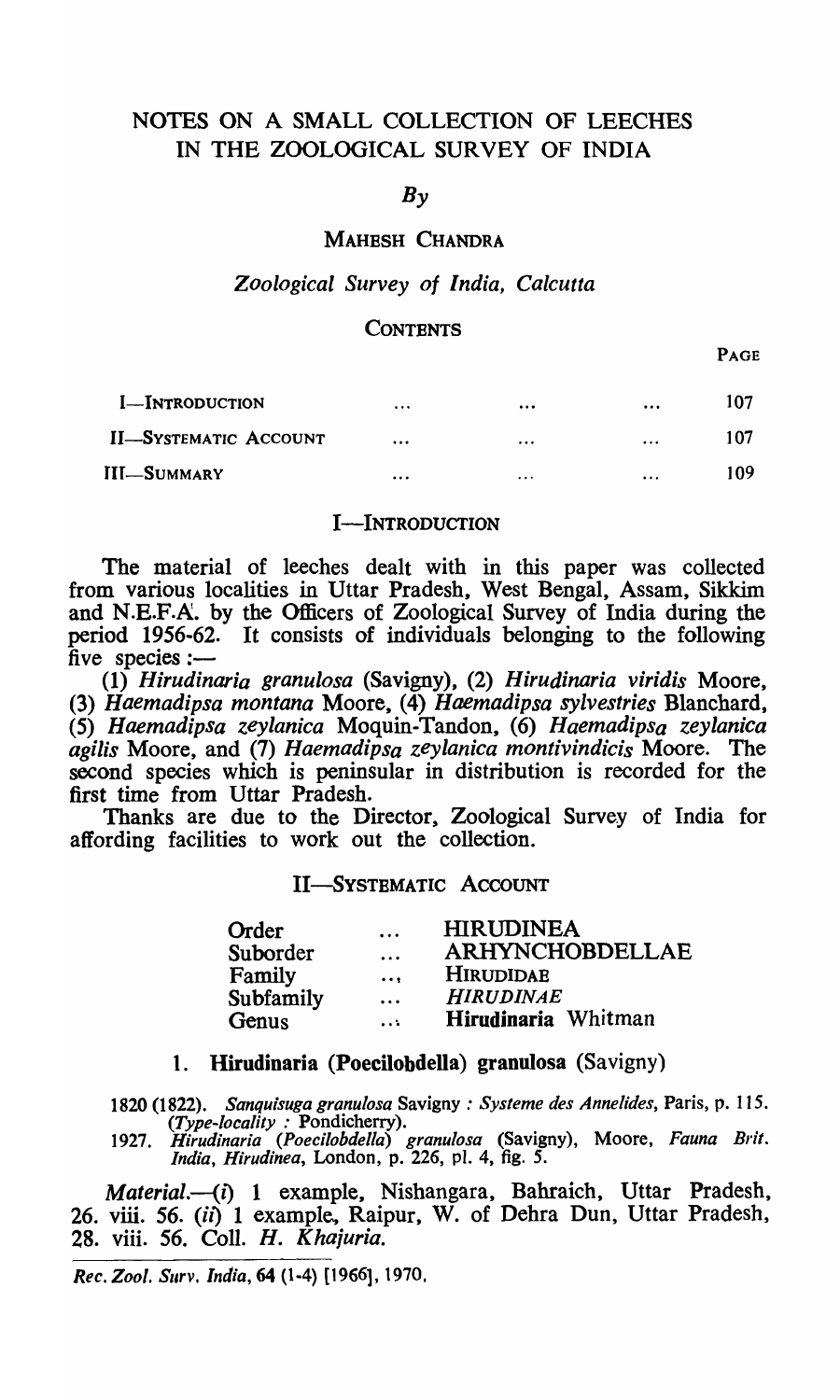## 2. Hirudinaria (Poecilobdella) viridis Moore

*1927. Hirudinaria (Poecilobdella) viridis* Moore: *Fauna Brit. India, Hirudinea,*  London, p. 239, pI. 8, figs. 31-33. *(Type-locality:* Shasthancottah, Kerala State).

*Material.-6* examples, pond in Varanasi Cantt., V.P., 20. x. 56 (H. *Khajuria).* 

*Remarks.-Hirudinaria viridis* possesses a bright green colour. So far it has been recorded from Kerala and Madras, and is being recorded for the first time from Varanasi Cantt., V.P.

| Subfamily | $\cdots$ | <b>HAEMADIPSINAE</b> |
|-----------|----------|----------------------|
| Genus     | $\cdots$ | Haemadipsa Tennent   |

#### 3. Haemadipsa montana Moore

*1927. Haemadipsa montana* Moore, *Fauna Brit. India, Hirudinea,* London, p. 269, pI. 9, figs. 38-40 *(Type-locality:* near Kukhal, Palni Hills, Madras).

*Material.*-(*i*) 1 example, Moshing valley, Kameng F.D., N.E.F.A., 6. vi. 61 (K. C. *Jayaramakrishnan). (il)* 1 example between Domkho and Shergaon valley, N.E.F.A., 2. ix. 61 (S. *Biswas). (iii)* 1 example chug valley, Kameng F.D., N.E.F.A., 12. viii. 61 *(S. Biswas). (iv)* 1 example, Shergaon valley, Kameng, F.D., N.E.F.A., 3. ix. 61 (S. *Biswas). (v)* 2 examples, Gey, Sikkim, 20. v. 59 (A. G. K. *Menon). (vi)* 1 example, Makaibari, Sikkim, 30. iv. 62 (G. *Ramakrishna). (vii)*  3 examples, Aplane, Sikkim, 22. v. 62 (G. *Ramakrishna).* 

*Remarks.*—Markings variable; consisting of bold longitudinal stripes, median dorsal black stripe and pale or white marginal stripes. Recorded for the first time from N.E.F.A.

## 4. Haemadipsa sylvestris Blanchard

*1894. Haemadipsa sylvestria* Blanchard, *Ann. Mus. Civico stor, Naturelle,*  Genova, (2) 14, p. 115. *(Type-Locality:* Carin Mountains, Burma).

*1927. Haemadipsa sylvestris:* Moore, *Fauna Brit. India., Hirudinea,* London, p. 276, pI. 5 figs. 9-10, pI. 9, fig. 41.

*Material.-(i)* 14 examples, Nishangara, Bahraich, V.P., 7. ix. 56 (H. *Khajuria). (il)* 2 examples, Nishangara, Bahraich, V.P., 26. viii. 56 (H. *Khajuria). (iii)* 1 example, Raimona, Goalpara, Assam, 3. iv. 57 *(B.* K. *Tikadar). (iv)* 1 example, Tarkhola, Darjeeling, 21. viii. 58 (H. *Khajuria). (iv)* 3 examples, Amatulla, Kameng F.D., N.E.F.A., 18. v. 61 (K. C. *layaramakrishnan). (vi)* 10 examples, between Ihumla and Moshing, Kameng F.D., N.E.F.A., 12. v. 61 (K. C. *layaramakrishnan). (vil)* 44 examples, Dorkochu, Kameng F.D., N.E.F.A., 25. iii. 61 (K. C. *Jayaramakrishnan).* (viil) 20 examples, Camp No. 31., Shergaon village, N.E.F.A., 3. ix. 61 (S. *Biswas).* (ix) 3 examples, Camp No. 35, Sangloo, Kameng F.D., N.E.F.A., 12. ix 61 (S. *Biswas).* (x) 2 examples, Camp No. 39, Domkho Kameng, N.E.F.A., 23. ix. 61 (S. *Biswas). (Xl)* 13 examples, Padamchen, Sikkim, 1. v. 62 *(G. Ramakrishna).* 

*Remarks.--Colour* brown., usually with three black dorsal stripes. Recorded for the first time from N.E.F.A., Bahraich in U.P. and Sikkim.